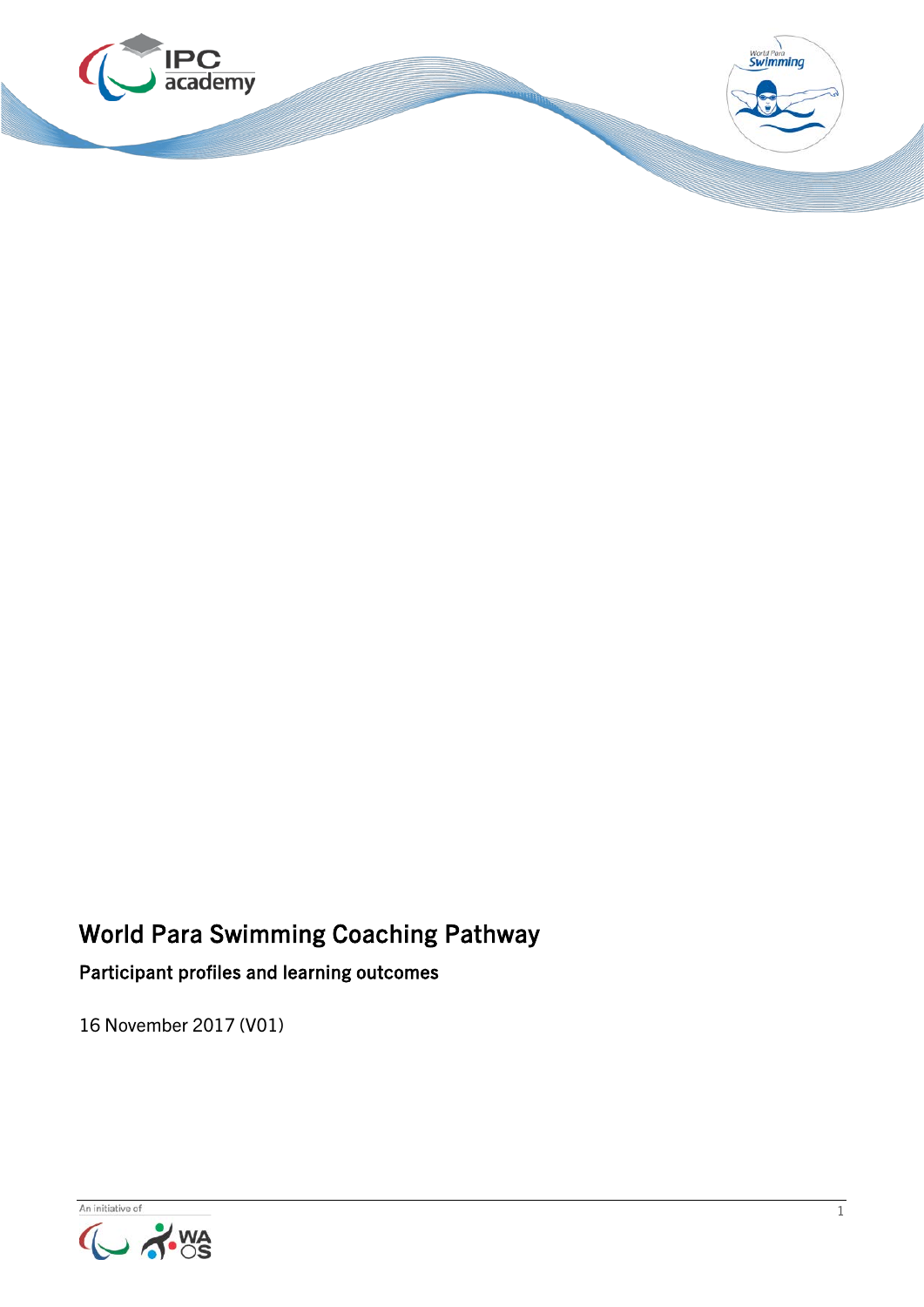

## **Contents**

The following document will lay out the pathways, participant profiles, and learning outcomes of each of the currently offered World Para Swimming Education Courses in Coaching.

### **Contents**

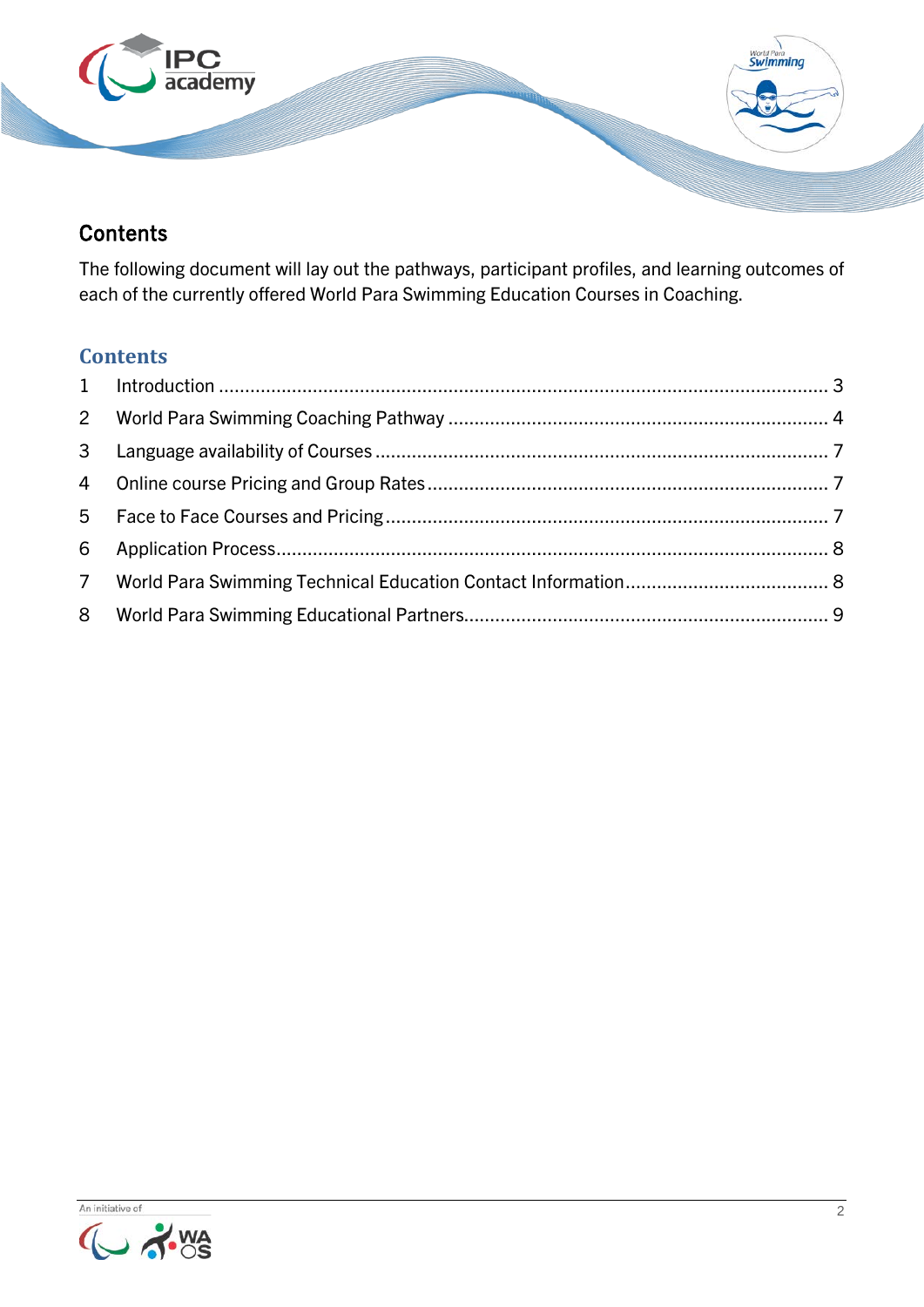

# <span id="page-2-0"></span>1 Introduction

The IPC Academy is a partnership between the IPC and the World Academy of Sport and is the education division of the IPC. The Academy brings individuals together to improve educational standards of sport throughout the Paralympic Movement and ensures that executives, administrators and officials have an educational centre, providing world class courses.

World Para Swimming (WPS) has worked with the IPC Academy in recent years to develop a consistent education pathway for those wishing to become involved in World Para Swimming whether it is at the local club or through to international competitions. This includes education courses for technical officials, classifiers and coaches. Courses can be delivered in the many countries of the IPC membership and in a number of languages.

We encourage National Paralympic Committees (NPCs) to engage with the learning pathways, adopt them into development plans, deliver courses locally in order to accredit people, and provide opportunities for these individuals to be involved in the delivery of sport locally. Through this process World Para Swimming will be able to effectively assist NPCs to develop the sport in those countries that embrace these learning pathways and resources.

This document outlines the pathway for individuals interested in Para swimming coaching and outlines candidate qualification criteria and course outcomes of the various levels of courses offered by World Para Swimming.

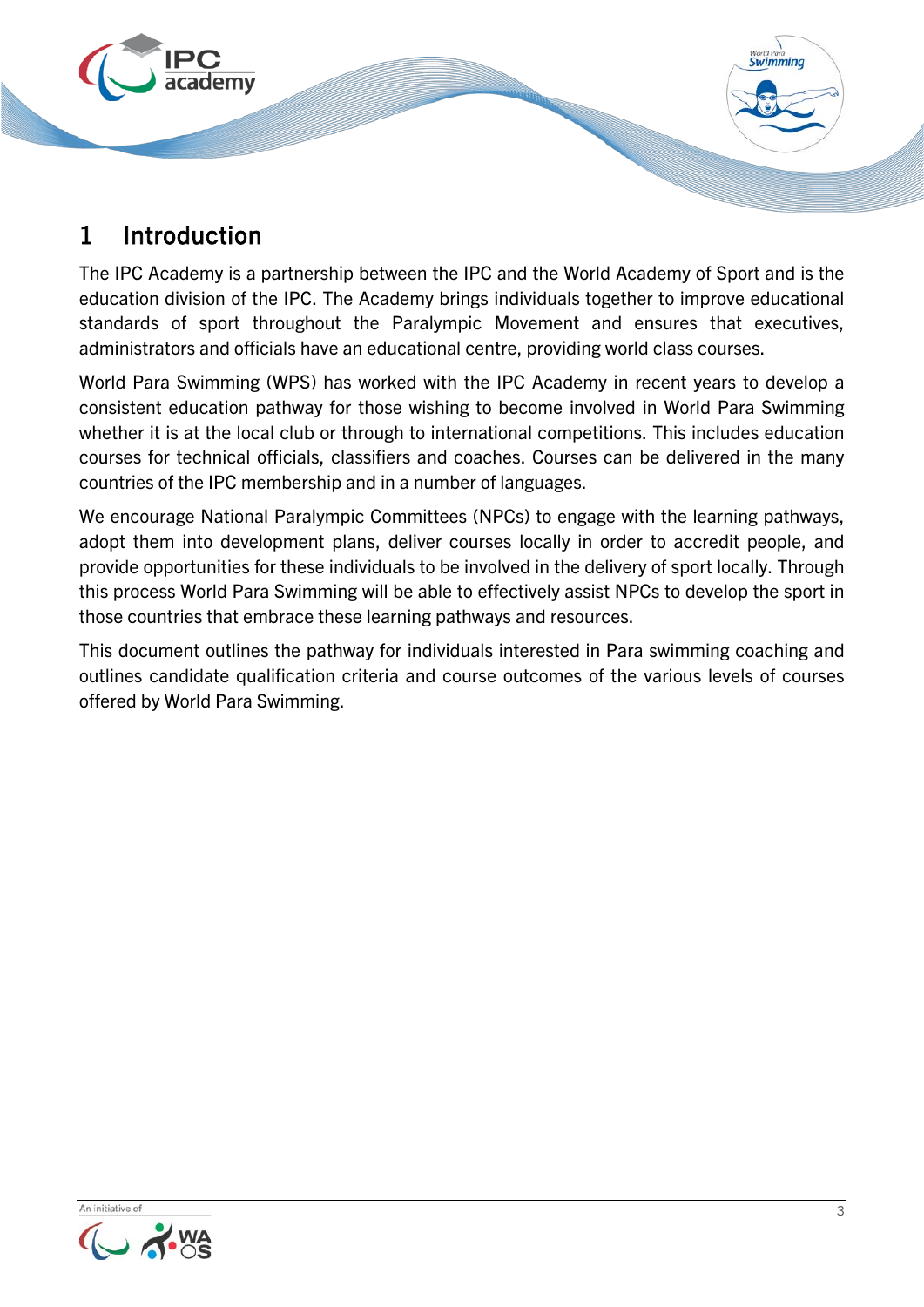

# <span id="page-3-0"></span>2 World Para Swimming Coaching Pathway

The World Para Swimming Coaching Pathway includes the following courses:

- **IPC Introduction to Para Sport Online Course**
- **IPC Coaching Para Sport an Introductory Online Course**
- **Introduction to Para Swimming Coaching Course**

Each course is designed to help strengthen the participant's knowledge about coaching in Para sports and specifically swimming for athletes with physical impairments (PI), intellectual impairments (II) and visual impairments (VI).

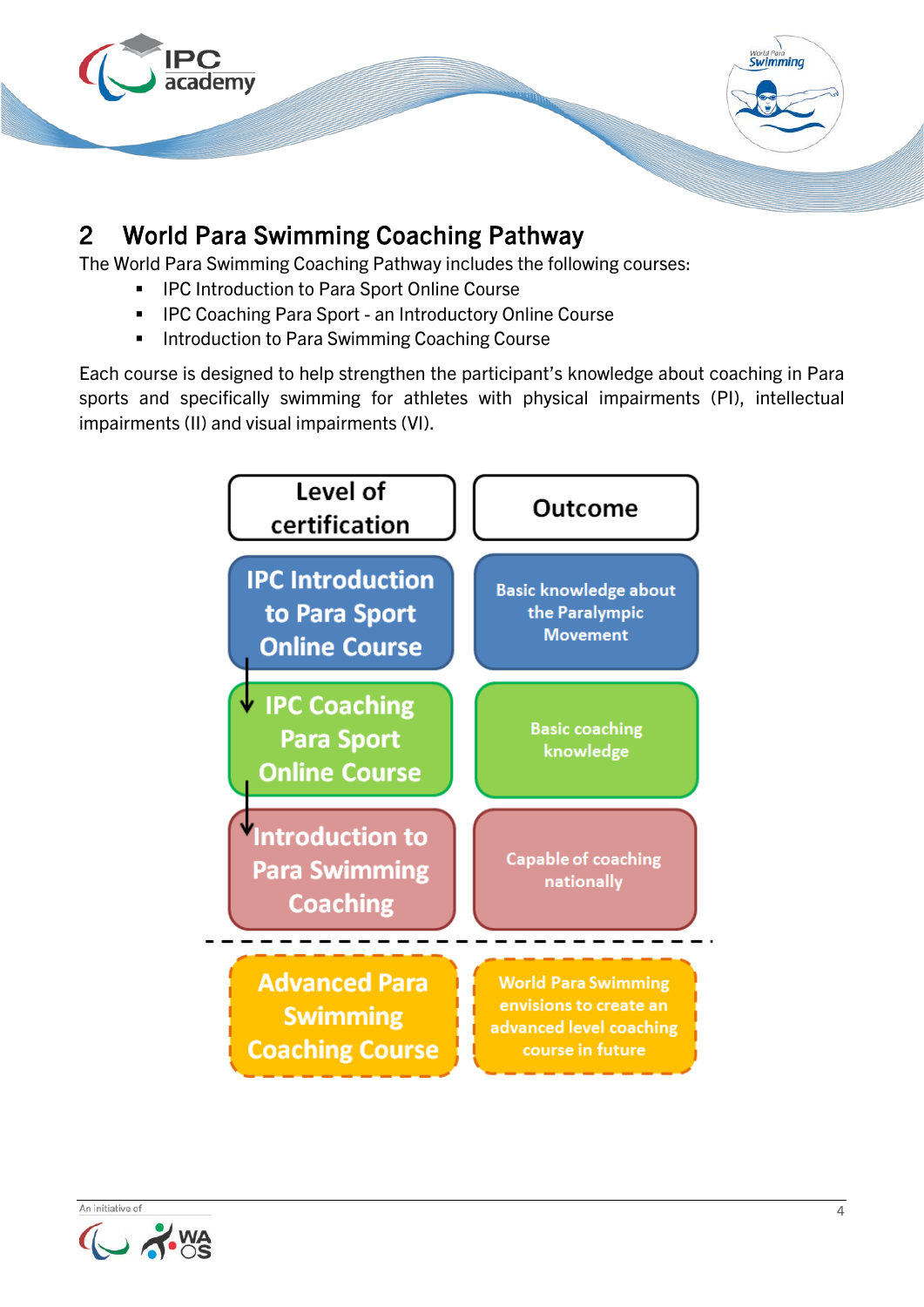

### 2.1 IPC Introduction to Para Sport Online Course

The IPC Introduction to Para Sport Online Course is free of charge and contains a combination of reading and video content. Please click on [Introduction to Para Sport Online Course](http://www.ipc-academy.org/?academy=1&course=47) to access the online course.

- Duration: 1-2 hours
- **Assessment: online test**

### Learning Objectives

- Understand the history and structure of the Paralympic Movement
- Understand the history and concepts of classification
- **Introduction to Classification Code and International Standards**

### Participant Profile

This online course is open for everybody who wants to learn more about the IPC, the Paralympic Movement and the importance of classification. Participants might be an athlete, coach, technical official, sport medical practitioner, event organiser or generally just an interested supporter of Paralympic Sport or the Paralympic Games looking to test their knowledge.

#### Course Outcome

Upon completion of the short online test participants will be able to download a certificate of completion. Once completed, persons who wish to continue their education with World Para Swimming and the IPC Academy can continue to the coaching online course.

### 2.2 IPC Coaching Para Sport - an Introductory Online Course

The IPC Coaching Para Sport - an Introductory Online Course is sport generic and not only specific to Para swimming coaching. It contains a combination of reading and video content. Please click on IPC Coaching Para Sport - [an Introductory Online Course](https://www.ipc-academy.org/index.php?academy=1&course=84) (online) to access the online course. The online course can be offered in multiple languages (please refer to section 5 of this document for more information on language availability).

- Duration: 3-4 hours
- Assessment: online test

#### Learning Objectives

- Understand the history and structure of the Paralympic Movement:
- **Understand the different impairment types in Para sport**
- **Understand the methodological principles in Para sport**
- **Understand exercise management in Para sport**
- Understand the psychosocial aspects of impairment and Para sport

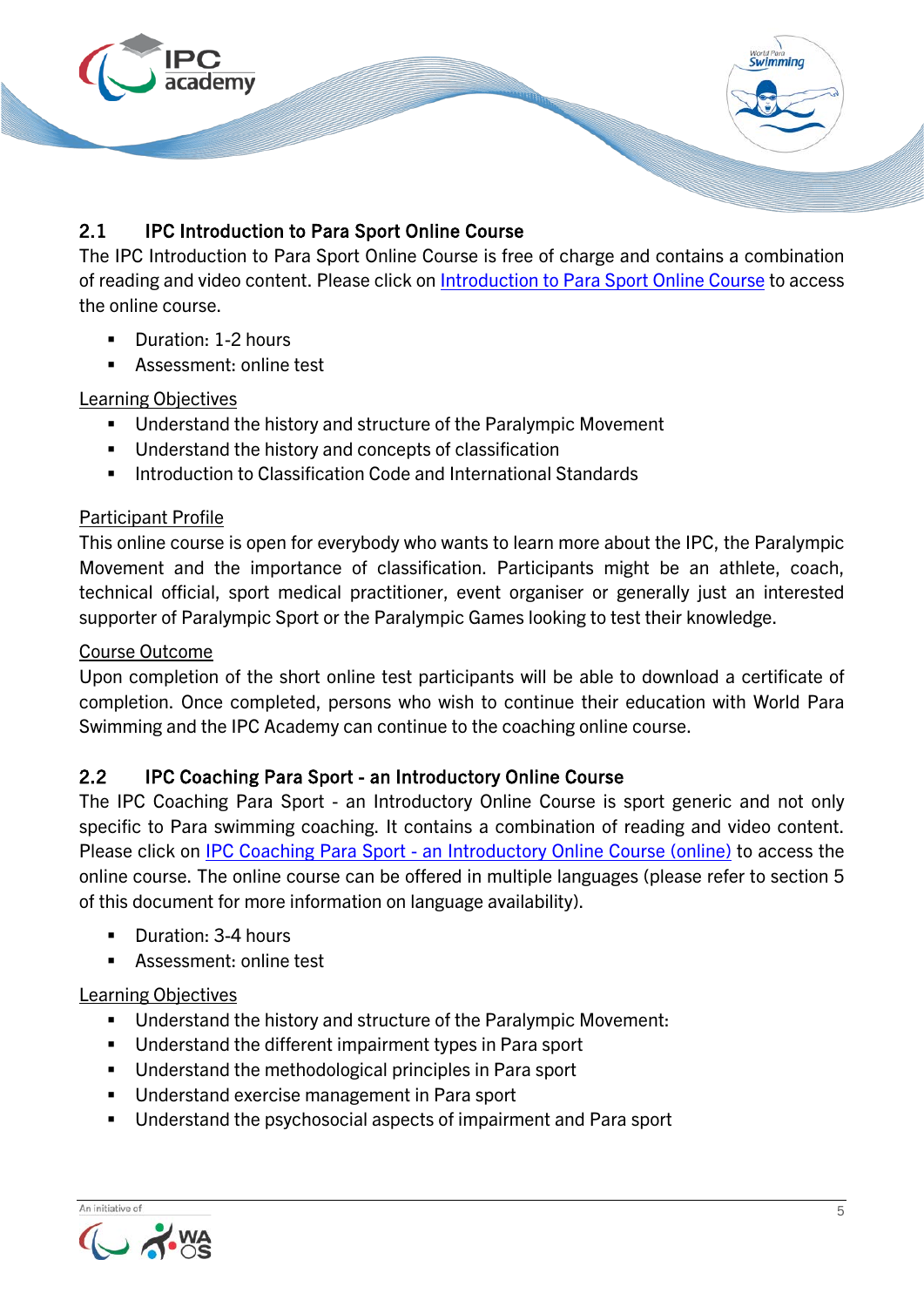

#### Participant Profile

The ideal candidate for the IPC Coaching Para Sport - an Introductory Online Course (online) is someone interested in learning more about coaching in Para sports. Potential candidates include but are not limited to: coaches, competition organisers, technical officials, students, medical professionals, and athletes. To register for the course the participant has to have completed the IPC Introduction to Para Sport Online Course.

### Course Outcome

Participants who successfully complete the course will receive a course certificate of attendance. Participants will also be eligible to attend a World Para Swimming Introduction to Coaching Course, dependent on meeting all other course prerequisites.

### 2.3 Introduction to Para Swimming Coaching Course

The Introduction to Para Swimming Coaching Course is designed for swim coaches that are just getting into coaching Para swimming or coaches who have been coaching Para swimmers for some years but are looking to advance their skill level.

- Duration: 3 days
- Assessment: none (participation based)

#### Learning Objectives

- Understand the role of the coach
- **Understand the World Para Swimming Rules and Regulations**
- Understand the World Para Swimming Classification Rules and Regulations
- **Understand the competition types and processes**
- Be able to coach: freestyle, backstroke, breaststroke, butterfly, individual medley, turns
- Be able to implement strength and conditioning training
- Be able to implement session planning
- Gain insight into sports nutrition and talent identification

### Participant Profile

*Candidates must:*

- have completed the IPC Coaching Para Sport an Introductory Online Course (online) before the start of this course
- have interest in Paralympic sports and specifically Swimming

#### *Preferably candidates also have the following:*

- minimum one year of competitive swimming coaching (able bodied or Para athletes)
- basic command of the English language (verbal and written)

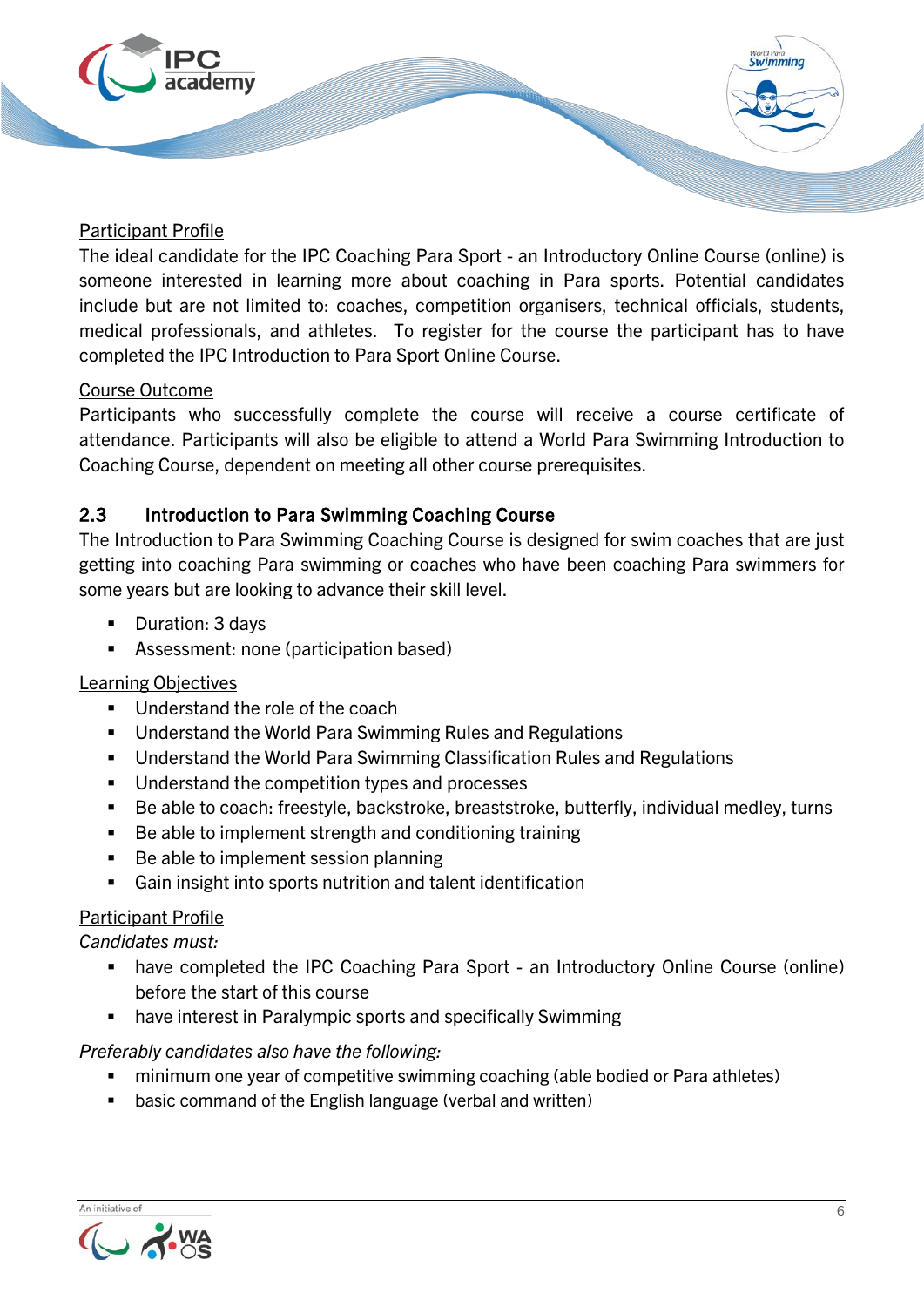

Course Outcome

Participants who successfully complete the course will receive a course certificate of attendance.

## <span id="page-6-0"></span>3 Language availability of Courses

| <b>Course</b>                                                        | Language                                                                                                                                   |
|----------------------------------------------------------------------|--------------------------------------------------------------------------------------------------------------------------------------------|
| Introduction to<br><b>IPC</b><br>Para<br><b>Sport Online Course</b>  | Arabic, English, French, Mandarin, Russian, Spanish<br>- can be delivered face-to-face if the required language is not<br>available online |
| <b>IPC Coaching Para Sport -</b><br>an Introductory Online<br>Course | English, French*, Spanish<br>- can be delivered face-to-face if the required language is not<br>available online                           |

\* will be published in December 2017

# <span id="page-6-1"></span>4 Online course Pricing and Group Rates

### 4.1 The following is the pricing for a single course registration

| <b>Course</b> | Introduction to Coaching<br><b>Para Sport</b> |        |
|---------------|-----------------------------------------------|--------|
| Online        | Free                                          | €53.50 |

### 4.2 Group Rates

World Para Swimming and IPC Academy have also Group NPC packages for all of the online courses that are available to purchase directly via World Para Swimming. If you are interested in purchasing packages for your NPC then please contact us on the details indicated on the next page.

# <span id="page-6-2"></span>5 Face to Face Courses and Pricing

A NPC can request to host any of the above mentioned World Para Swimming education Courses. World Para Swimming will provide Course material, access to online learning Courses, certified educators and support where needed to the host of an education Course for a Course fee. More detailed information on hosting World Para Swimming education Courses and prices are available on the World Para Swimming education website. World Para Swimming will always

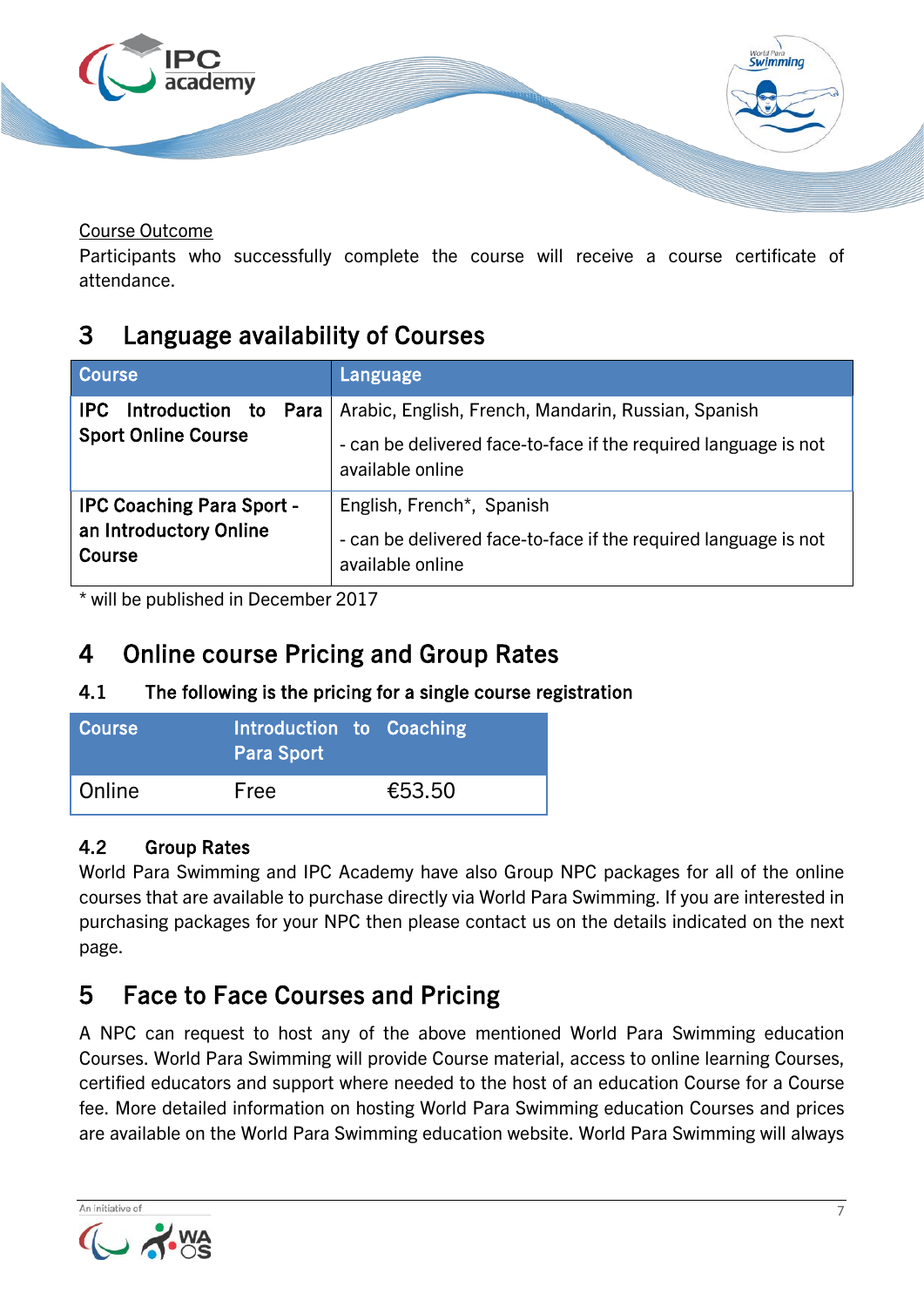

aim to facilitate your requests but cannot guarantee that all requests can be met. World Para Swimming will aim to offer you an alternative date when this situation arises.

# <span id="page-7-0"></span>6 Application Process

To apply for a World Para Swimming Course please view all the available courses and download the application form from the World Para Swimming education website: [www.paralympic.org/swimming/education/coaching.](https://www.paralympic.org/swimming/education/coaching)

All applications should be completed fully and submitted to *ipcsummersports@paralympic.org*.

# <span id="page-7-1"></span>7 World Para Swimming Technical Education Contact Information

If you have any questions or are interested in learning more about all of the World Para Swimming and IPC Academy education courses, please contact us at:

# World Para Swimming Education and IPC Academy +49 228 2097 200 [ipcsummersports@paralympic.org](mailto:ipcsummersports@paralympic.org) World Para Athletics education website: [www.paralympic.org/athletics/education/coaching](https://www.paralympic.org/athletics/education/coaching)

If you are interested in learning more about other aspects of World Para Swimming, please use the following email address: [worldparaswimming@paralympic.org.](mailto:worldparaswimming@paralympic.org)